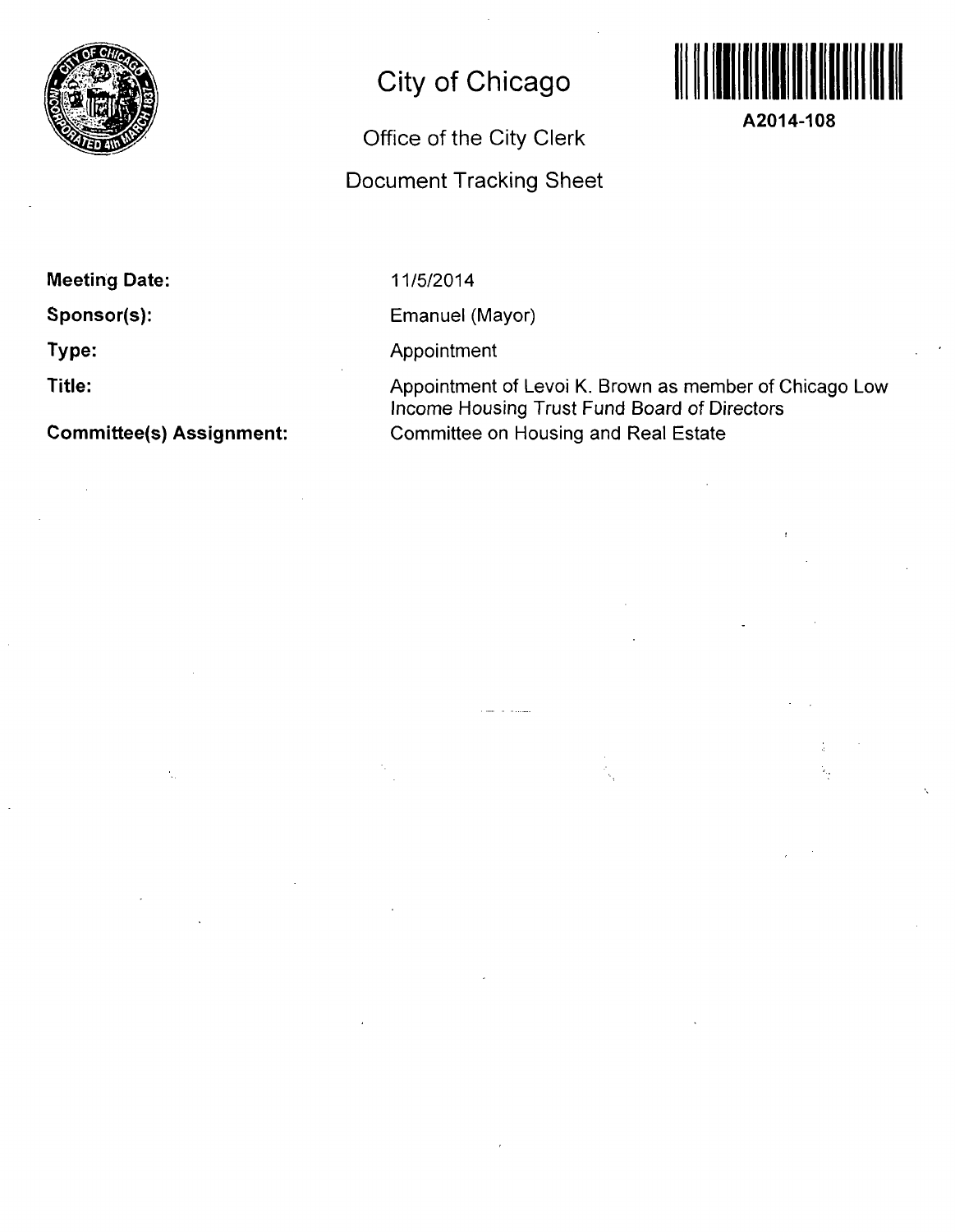

## OFFICE OF THE MAYOR

#### CITY OF CHICAGO

RAHM EMANUEL MAYOR

November 5, 2014

### TO THE HONORABLE, THE CITY COUNCIL OF THE CITY OF CHICAGO

Ladies and Gentlemen:

I have appointed Levoi K. Brown as a member of the Chicago Low Income Housing Trust Fund Board of Directors for a term effective immediately and expiring December 31, 2014, to complete the unexpired term of Andrew H. Schapiro, who has resigned.

Your favorable consideration of this appointment will be appreciated.

Very truly yours,

Emanuel

Mayor